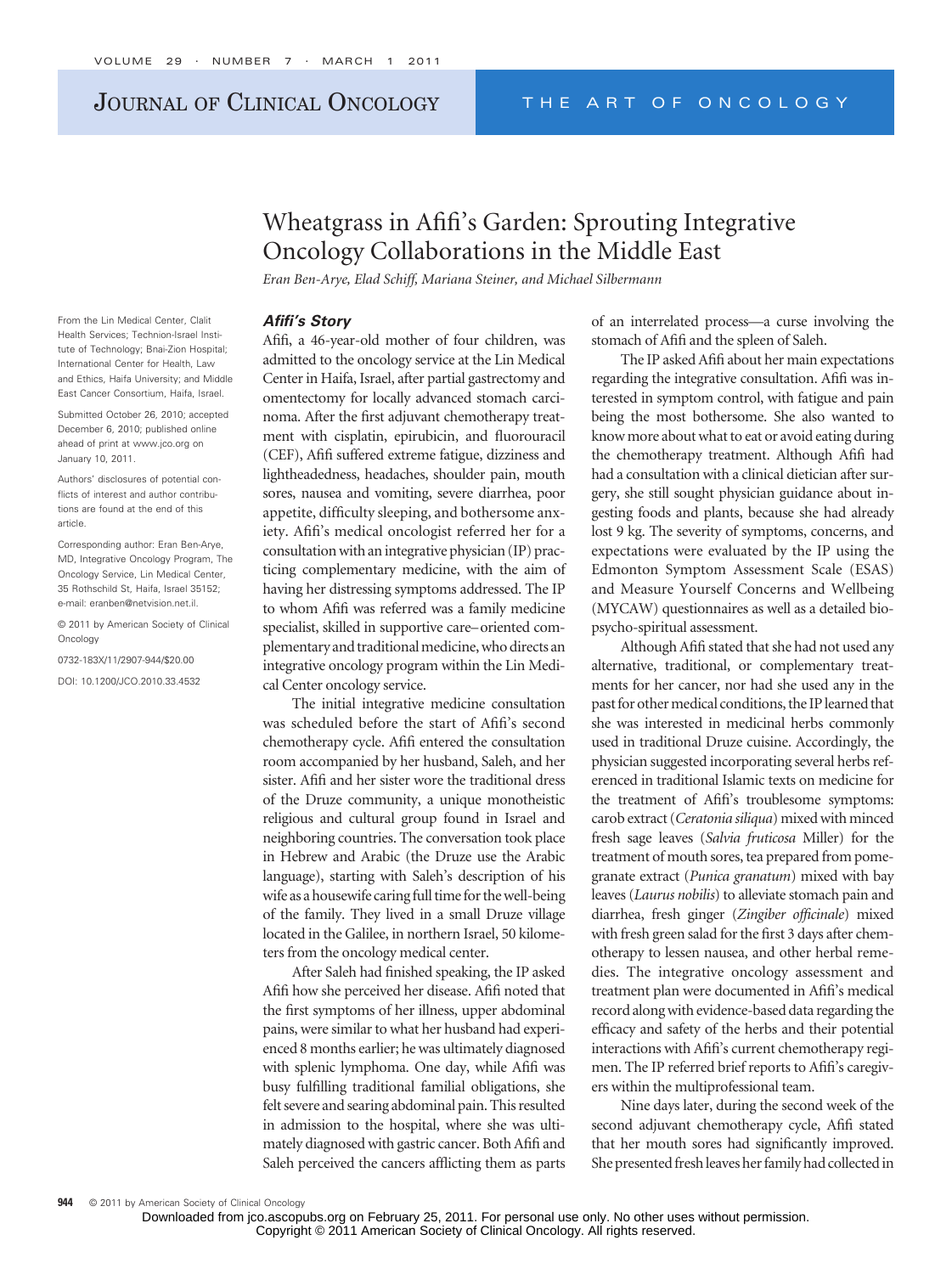the mountains surrounding their village. After discussing the potential efficacy and safety of these herbs, the IP suggested also undergoing acupuncture treatment to ameliorate fatigue and nausea. Afifi agreed to the acupuncture, with the understanding that the points selected would be located on the distal hands and feet to maintain her cultural and religious value of modesty.

The third appointment with the IP was scheduled 1 day after the third cycle of chemotherapy. Although Afifi felt significant fatigue, she expressed optimism because she gained 2 kg of weight. Afifi reported daily use of freshly squeezed wheatgrass juice, which had been highly recommended by a traditional practitioner living in a nearby Druze village. She was surprised by but at the same time seemed pleased with the IP's suggestion to continue to collaborate with this traditional practitioner.

Over the next five IP visits, Afifi was treated with acupuncture combined with breathing exercises and guided imagery. Dietary and herbal recommendations were changed and adapted to Afifi's symptoms and chemotherapy schedule. Afifi made enormous efforts to come to the oncology medical center despite a long drive. Three days after Afifi's final chemotherapy treatment, a concluding assessment compared ESAS and MYCAW questionnaire results with pretreatment measurements. Significant improvements were reported regarding Afifi's previous concerns of diet and fatigue and her evaluation of pain, fatigue, nausea, depression, anxiety, sleep, appetite, and general well-being. At the bottom of the MYCAW questionnaire, Afifi was asked to describe the effects of the treatment in her own words. She wrote, "Following the *needle treatment* [acupuncture], I felt better in my tiredness, appetite, nausea and sleep; the herbs assisted in treating the mouth sores and my sense of taste is significantly better. Herbs also helped in treating diarrhea, and I feel stronger." A few days later, Afifi's medical oncologist provided feedback (using a structured questionnaire) on the integrative treatment results. The oncologist acknowledged Afifi's symptom improvement, with some reservations regarding the contributing factors because of the lack of a comparative control.

## *Afifi, In Between Traditional Carob and Modern CEF Chemotherapy*

Afifi's case and treatment choices reflect a dichotomy between two parallel health-belief models. On one hand, Afifi and her husband perceived their cancers as a two-headed monster, dual manifestations of the same disease. This narrative resembles the traditional understanding of cancer as a result of the evil eye, amalevolent glance rooted in dislike or envy that members of many cultures superstitiously believe can cause injury or bad luck for the person toward whom it is directed. This image is embodied in Afifi's story by symptoms that traditionally imply depletion (eg, weight loss, fatigue, decreased appetite), loss of control (eg, dizziness, nausea, vomiting, diarrhea, anxiety, insomnia), and pain and suffering (eg, headaches, shoulder pains, mouth sores). This health-belief model pointed Afifi toward natural and traditional medicine: What foods can strengthen me (regarding depletion symptoms)? Which herbs can balance me (regarding lossof-control symptoms)? Which traditional modalities can alleviate my pain and suffering? At the same time, Afifi was also inclined to try conventional oncology treatment, a quest for powerful interventions of surgery and chemotherapy. Thus, the carob remedy suggested by the IP, the CEF prescribed by the medical oncologist, and the original abdominal surgery represent two treatment modalities informed by Afifi's coexisting health-belief models. The first was inwardly and traditionally oriented and was complemented by the other belief through the powerful external interventions of modern oncology. Both were necessary in her journey of healing.

Smithson et al<sup>1</sup> in the United Kingdom performed a systematic literature search and meta-ethnography (ie, synthesis of qualitative and interpretive ethnographic research) to synthesize key concepts in the experiences of patients with cancer using complementary and alternative medicine (CAM) and concluded that integrated advice and services are highly valued by patients.During thelast decade,*Journal of Clinical Oncology* and other journals have published notable studies on the prevalence of CAM use among patients with cancer, $2-5$  perspectives of CAM users,  $6$  the low disclosure of CAM use to oncologists, $7$ and implications of CAM use for research and clinical care.<sup>8</sup> Increased research on efficacy and the lack thereof<sup>9,10</sup> and on safety and risks<sup>11</sup> of complementary therapies has marked the need for specialized integrative CAM programs to be implemented in leading oncology care institutions in the United States, supported by governmental agencies such as the Office of Cancer Complementary and Alternative Medicine at the National Cancer Institute.12

The term integrative oncology was coined to emphasize the dialogue between CAM providers, oncologists, family practitioners, and other health care providers who envision an extended and holistic patient-centered approach in oncology care. Integrative oncology servicesfocusmainly on supportive and palliative care and are challenged daily by the need to model a patient-tailored treatment program that will comply with a patient's expectations, concerns, needs, and symptoms, along with assurance of its efficacy, safety, lack of interactions with chemotherapy treatment, and cost considerations. In the case described here, Afifi challenged both the IP and her oncologist with her story and the need to relate to her cross-cultural perspective. Indeed, patients with cancer in non-Western cultures in the Middle East often identify with their indigenous traditional-medicine backgrounds and frequently employ nutritional and herbal treatments.<sup>13</sup> Paying attention to patients' interest in traditional medicine may be important for a variety of ethical reasons: respecting patient autonomy and health-belief models, assuring beneficence and protection, and valuing medical pluralism and public accountability.<sup>14</sup> Moreover, it may have deeper implications in establishing dialogue with patients who express their desire to benefit from CAM supportive care.

## *Greens Defending Against the Evil Eye: Integrating Traditional and Complementary Medicine in Middle East Cancer Care*

Constructing an integrative treatment program for Afifi required clinical expertise in both traditional medicine and contemporary oncology care.15,16 On the basis of our experience with cross-cultural aspects of CAM in Jewish and Arabic societies in Israel,<sup>17</sup> we believe that introducing integrative oncology elements to patients with an affinity for traditional medicine necessitates a collaborative approach between CAM providers and oncologists, using knowledge generated by basic and clinical research scientists, botanists, and scholars in traditional medicine.

Recently, a team of researchers from Israel, Egypt, Turkey, the Palestinian Authority, Jordan, and Morocco got together via the Middle East Cancer Consortium (MECC) to design an integrative oncology program. This program was developed through a three-stage process and aims to provide patients and physicians with knowledge